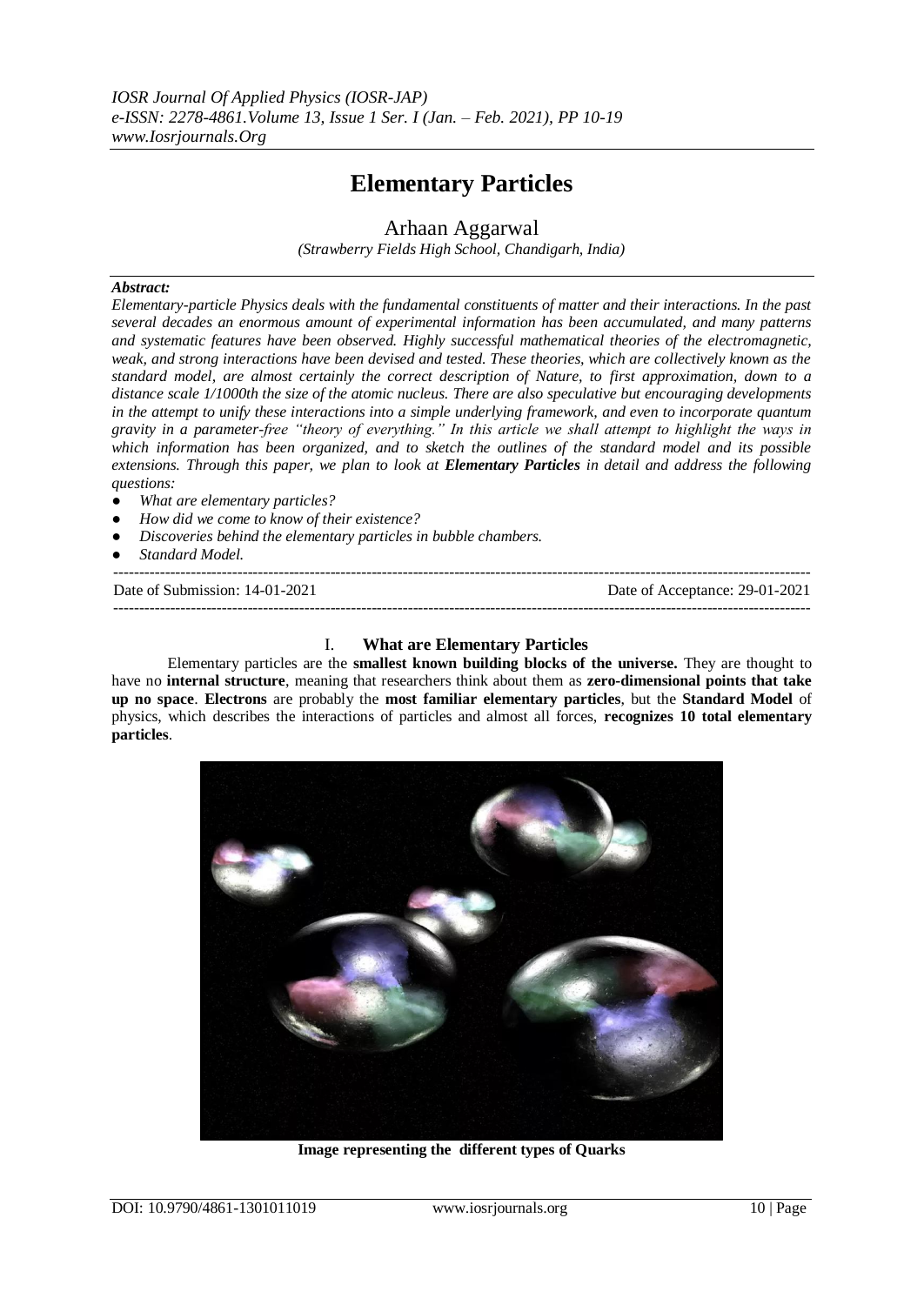#### **Leptons(Electrons and Related Particles):**

**Electrons** are the **negatively charged** components of atoms. While they are thought to be **zerodimensional point particles**, electrons are surrounded by a cloud of other virtual particles constantly going in and out of existence, that essentially act as part of the electron itself. Some theories have predicted that the electron has a slightly positive pole and a slightly negative pole, meaning that this cloud of virtual particles surrounding it should therefore be a bit asymmetrical.

If this were the case, electrons might behave differently than their antimatter doubles, positrons, potentially explaining many mysteries about matter and antimatter. But physicists have repeatedly measured the shape of an electron and found it to be perfectly round to the best of their knowledge, leaving them without answers for antimatter conundrums.

Similar to the electron, there are two other particles called the muon and the tau. Muons can be created when high-energy cosmic rays from outer space hit the top of Earth's atmosphere, generating a shower of rare particles. Taus are even rarer and harder to produce, as they are more than 3,400 times heavier than electrons. Neutrinos, electrons, muons and taus make up a category of fundamental particles called leptons.

## **Quarks:**

**Quarks**, which make up **protons** and **neutrons**, are another type of fundamental particle. Together with the leptons, quarks make up matter.

#### **Quarks+Leptons=Matter**

Once upon a time, scientists believed that atoms were [the smallest possible objects;](https://www.livescience.com/23232-smallest-ingredients-universe-physics.html) the word comes from the Greek "atomos," meaning "indivisible." Around the turn of the 20th century, atomic nuclei were shown to consist of protons and neutrons. Then, throughout the 1950s and '60s, particle accelerators kept revealing a bevy of exotic subatomic particles, such as pions and kaons.

In 1964, physicists Murray Gell-Mann and George Zweig independently proposed a model that could explain the inner workings of protons, neutrons and the rest of the particle zoo. Residing inside protons and neutrons are tiny particles called quarks, which come in six possible types: up, down, strange, charm, bottom, and top.

Protons are made from two up quarks and a down quark, while neutrons are composed of two downs and an up. The up and down quarks are the lightest varieties. Because more-massive particles tend to decay into smaller particles, the up and down quarks are also the most common in the universe; therefore, protons and neutrons make up most of the known matter.

By 1977, physicists had isolated five of the six quarks in the lab — up, down, strange, charm and bottom — but it wasn't until 1995 that researchers at Fermilab National Accelerator Laboratory in Illinois found the final quark, the top quark. Searching for it had been as intense as the later hunt for the Higgs boson. The top quark was so hard to produce because it's about 100 trillion times heavier than up quarks, meaning it required a lot more energy to make in particle accelerators.



**Diagram Representing how Quarks fit into our understanding of subatomic particles**

#### **Nature's Fundamental Particles:**

There are the **four fundamental forces of nature: electromagnetic radiations, gravity, and the strong and weak nuclear forces.** Each of these has an associated fundamental particle.

**Photons** are the most well-known, and they carry the **electromagnetic force**. **Gluons** carry the **strong nuclear force** and **reside with quarks inside of protons and neutrons.** The **weak force**, which mediates certain nuclear reactions, is carried by two fundamental particles, the **W and Z bosons**. **Neutrinos**, which only feel the weak force and gravity, **interact with these bosons**, and so physicists were able to first provide evidence for their existence using neutrinos, according to CERN.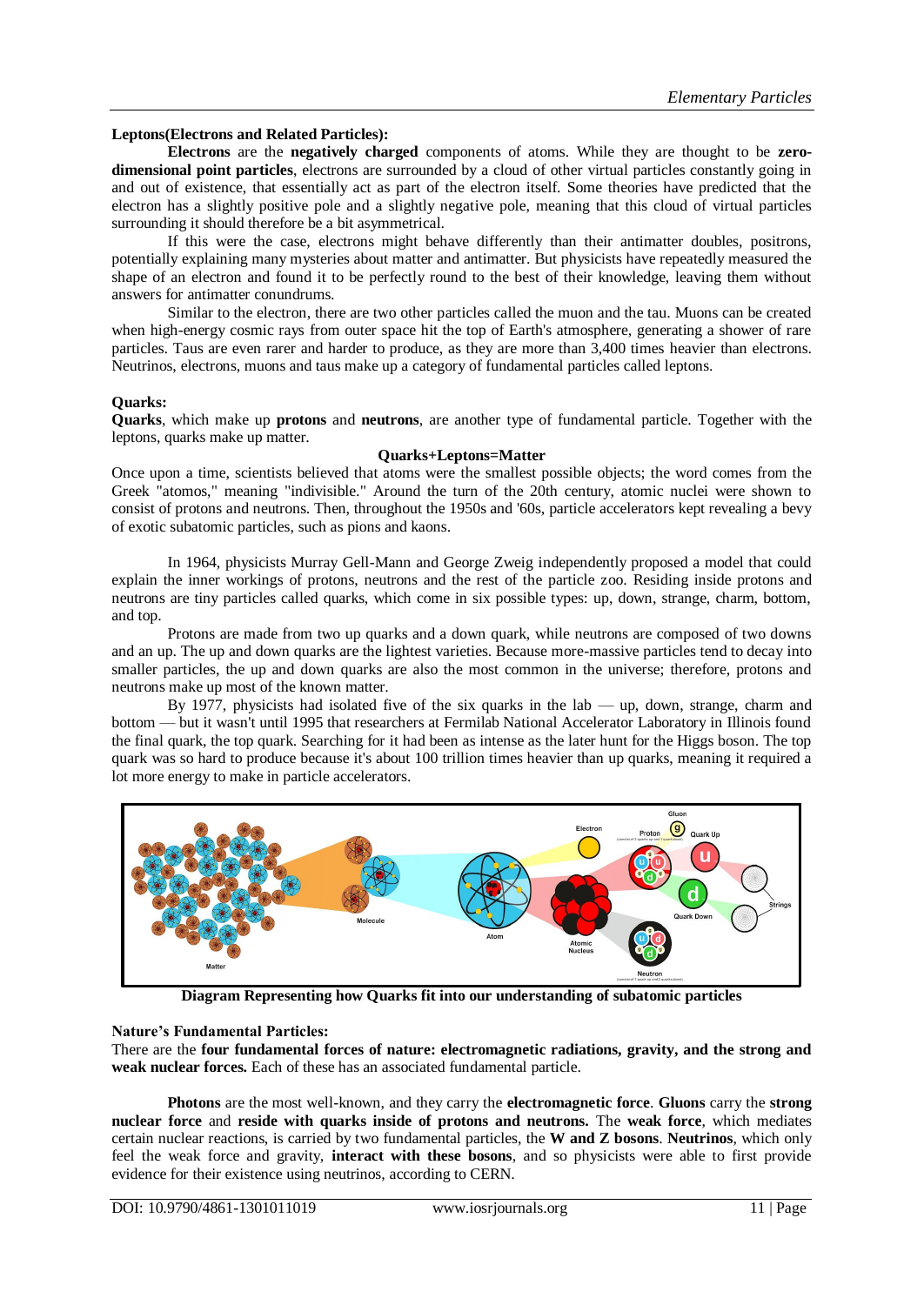**Gravity** is an outsider here. It isn't incorporated into the Standard Model, though physicists suspect that it could have an associated fundamental particle, which would be called the **graviton**. If gravitons exist, it might be possible to create them at the Large Hadron Collider (LHC) in Geneva, Switzerland, but they would rapidly disappear into extra dimensions, leaving behind an empty zone where they would have been, according to CERN. So far, the LHC has seen no evidence of gravitons or extra dimensions.

| <b>Fundamental Force</b>    | <b>Associated Particle</b> |  |  |
|-----------------------------|----------------------------|--|--|
| Electromagnetic Force       | Photons                    |  |  |
| <b>Strong Nuclear Force</b> | Gluons                     |  |  |
| Weak Nuclear Force          | W and Z Bosons             |  |  |
| <b>Gravitational Force</b>  | Graviton                   |  |  |

| Table showing Fundamental Forces and their Associated Particle |  |  |  |  |  |
|----------------------------------------------------------------|--|--|--|--|--|
|----------------------------------------------------------------|--|--|--|--|--|

## **Higgs Boson:**

**Higgs boson**, the king of the elementary particles, is responsible for **giving all other particles their mass**. Hunting for the Higgs was a major endeavor for scientists striving to complete their catalog of the Standard Model. When the Higgs was finally spotted, in **2012**, physicists rejoiced, but the results have also left them in a difficult spot.

The Higgs looks pretty much exactly like it was predicted to look, but scientists were hoping for more. The Standard Model is known to be incomplete; for instance, it lacks a description of gravity, and researchers thought finding the Higgs would help point to other theories that could supersede the Standard Model. But so far, they have come up empty in that search.



**Simulation showing the production of Higgs boson in the collision of 2 protons in the Large Hadron Collider,.**

## **II. How did we come to know of the existence of Elementary Particles Discovery of Leptons:**

The first lepton identified was the **electron**, discovered by J.J. Thomson and his team of British physicists in 1897 in the famous **Cathode Ray Experiment**. Then in 1930, Wolfgang Pauli postulated the electron neutrino to preserve conservation of energy, conservation of momentum, and conservation of angular momentum in beta decay. Pauli theorized that an undetected particle was carrying away the difference between the energy, momentum, and angular momentum of the initial and observed final particles. The electron neutrino was simply called the neutrino, as it was not yet known that neutrinos came in different flavours/generations.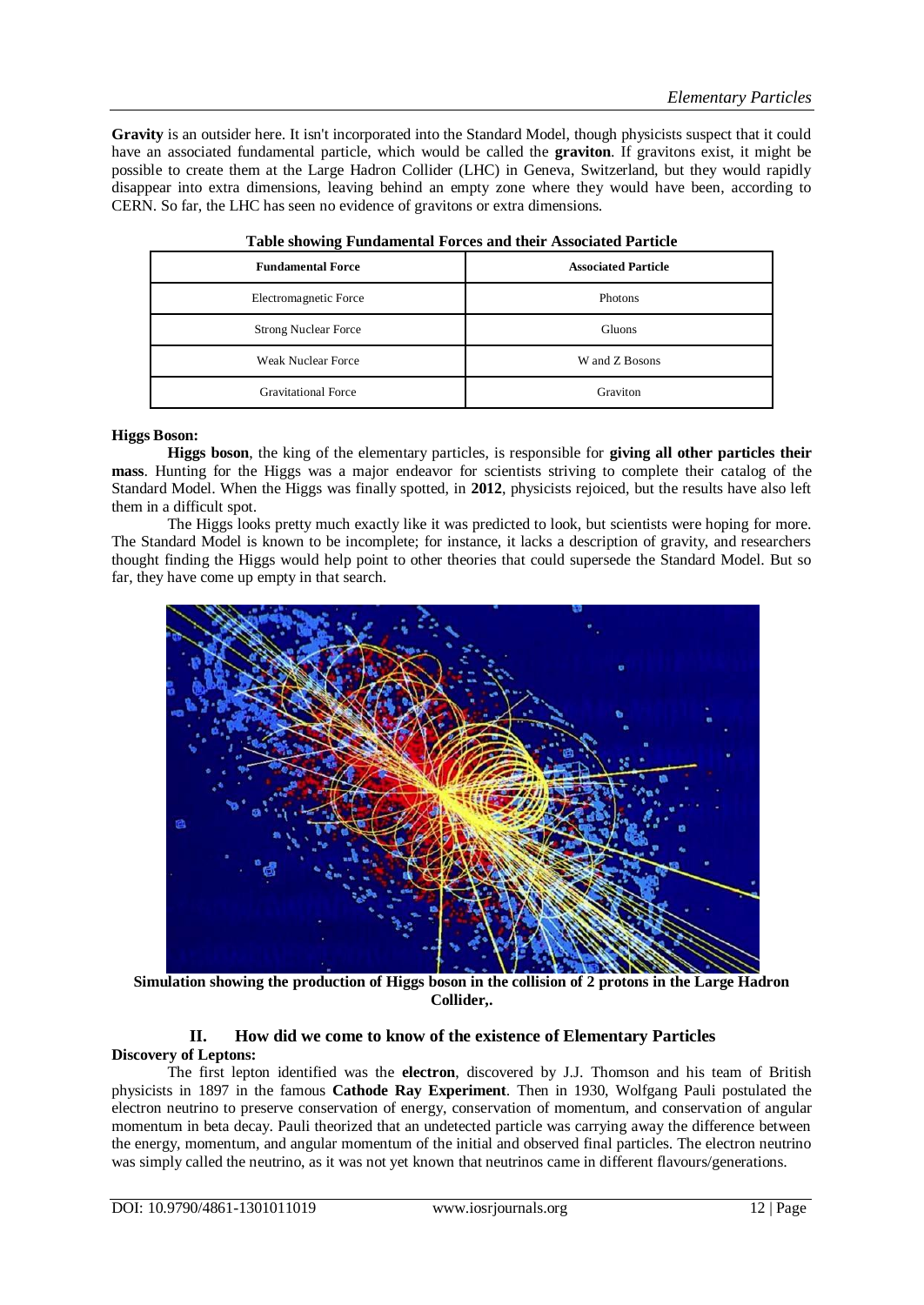

**Diagram representing Cathode Ray Experiment for the discovery of Electron**

Nearly 40 years after the discovery of the electron, the **muon** was discovered by Carl D. Anderson in 1936. Due to its mass, it was initially categorized as a meson rather than a lepton. It later became clear that the muon was much more similar to the electron than to mesons, as muons do not undergo the strong interaction, and thus the muon was reclassified: electrons, muons, and the (electron) neutrino were grouped into a new group of particles—the leptons. In 1962, Leon M. Lederman, Melvin Schwartz, and Jack Steinberger showed that more than one type of neutrino exists by first detecting interactions of the muon neutrino, which earned them the 1988 Nobel Prize, although by then the different flavours of neutrino had already been theorized.

The **tau** was first detected in a series of experiments between 1974 and 1977 by Martin Lewis Perl with his colleagues at the SLAC LBL group. Like the electron and the muon, it too was expected to have an associated neutrino. The first evidence for tau neutrinos came from the observation of "missing" energy and momentum in tau decay, analogous to the "missing" energy and momentum in beta decay leading to the discovery of the electron neutrino. The first detection of tau neutrino interactions was announced in 2000 by the DONUT collaboration at Fermilab, making it the second-to-latest particle of the Standard Model to have been directly observed, with Higgs boson being discovered in 2012.

## **Discovery of Quarks:**

In 1964, two physicists independently proposed the existence of the subatomic particles known as quarks. Physicists Murray Gell-Mann and George Zweig were working independently on a theory for strong interaction symmetry in particle physics. Within this framework, they proposed that important properties of the strongly interacting particles – hadrons – could be explained if they were made up of constituent particles.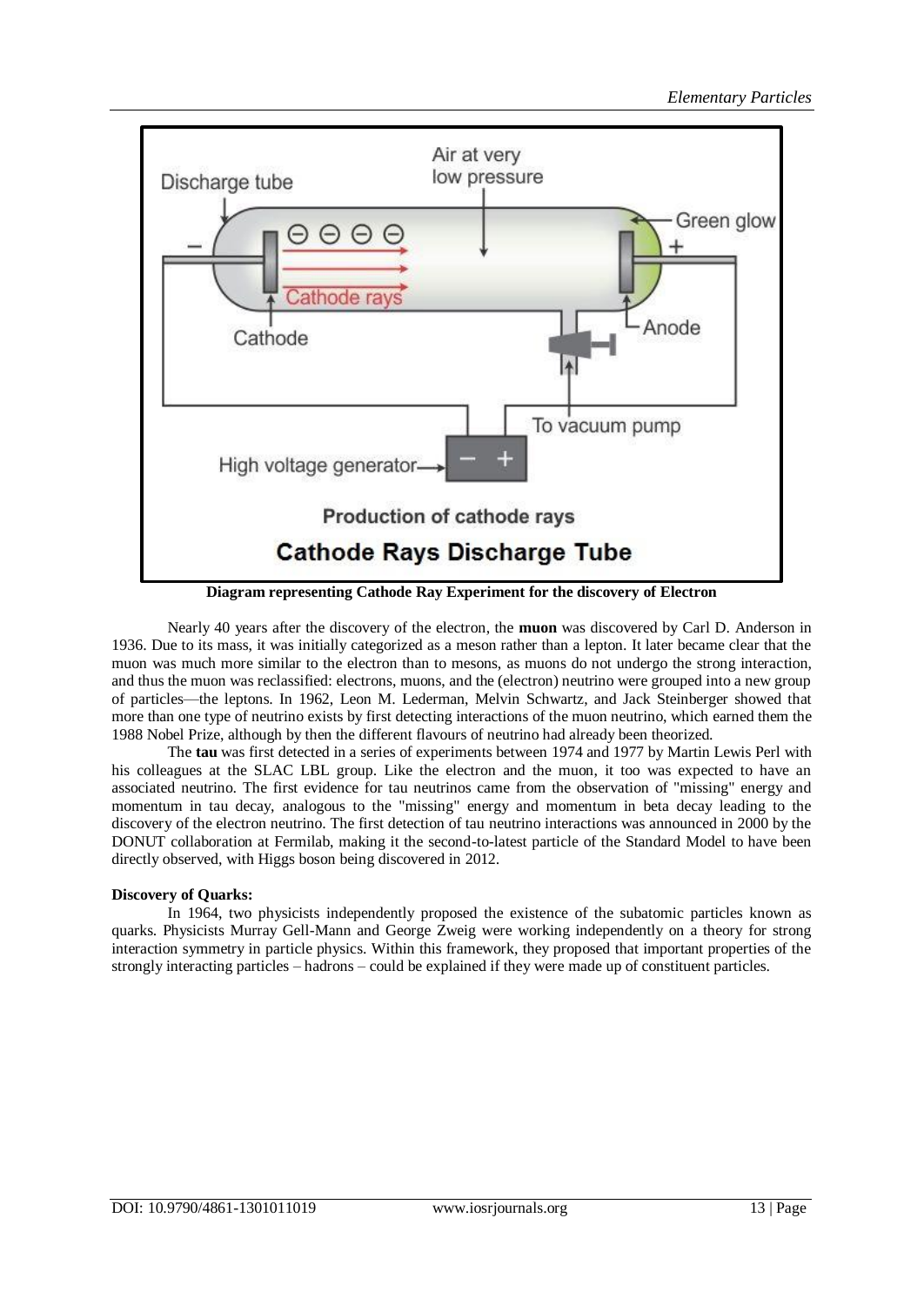

**Image showing Murray Gell-Mann at CERN**

In 1961 Gell-Mann had introduced a symmetry scheme he called the Eightfold Way, which was based on the mathematical symmetry known as SU(3). The scheme (for which he received the Nobel prize in physics in 1969) classified the hadrons into two main groups, rather as the Periodic Table classifies the chemical elements.

Gell-Mann built upon this work in a new model that could successfully describe – among other things – the magnetic properties of protons and neutrons. But Gell-Mann's model required the existence of three new elementary particles, which he called "quarks."

Gell-Mann says that he first came up with the sound "quork", and later chanced upon the phrase "Three quarks for Muster Mark" in James Joyce's Finnegans Wake. As Joyce presumably intended the word to rhyme with "Mark", people have been divided on the pronunciation ever since.

Physicist George Zweig made his contribution to the field while he was a visitor to CERN in a paper dated 17 January 1964, in which he proposed: "Both mesons and baryons are constructed from a set of three fundamental particles called aces." Though Zweig's name for the particles did not stick, he showed that some properties of hadrons could be explained by treating them as triplets of other constituent particles.



**Image showing George Zweig at CERN**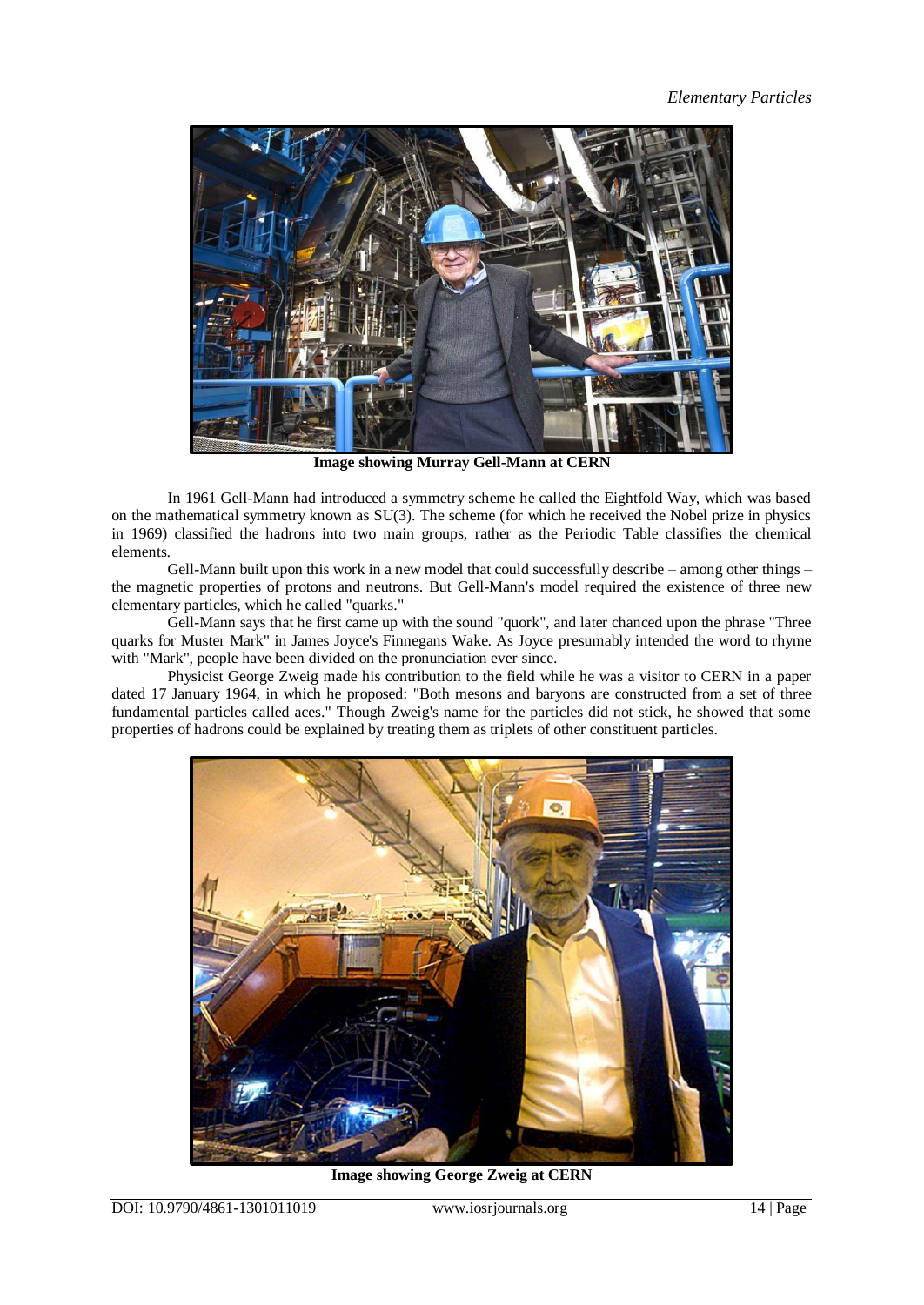Both Gell-Mann's quarks and Zweig's aces had to have electrical charges equal to 1/3 or 2/3 that of an electron or proton, suggesting that an experimental search for these constituents would reveal whether or not they existed.

In 1968, a series of electron-proton scattering experiments by the MIT-SLAC collaboration at the Stanford Linear Accelerator Center (SLAC) in the US revealed the first signs that nucleons have an inner structure. The team fired electrons at protons and observed how the electrons bounced off. The scattering patterns were identified as being caused by point-like particles inside the protons. In the subsequent years, by combining these results with others from neutrino-scattering in the Gargamelle bubble chamber at CERN, it became clear that these constituents really do have charges of 1/3 and 2/3.

Quarks are now a key part of the Standard Model. In numerous experiments at CERN including those at the Large Hadron Collider (LHC), physicists are measuring the properties of Gell-Mann and Zweig's particles with ever-greater precision.

## **Discovery of Higgs boson:**

In the 1970s, physicists realised that there are very close ties between two of the four fundamental forces – the weak force and the electromagnetic force. The two forces can be described within the same theory, which forms the basis of the Standard Model. This "unification" implies that electricity, magnetism, light and some types of radioactivity are all manifestations of a single underlying force known as the electroweak force.

The basic equations of the unified theory correctly describe the electroweak force and its associated force-carrying particles, namely the photon, and the W and Z bosons, except for a major glitch. All of these particles emerge without a mass. While this is true for the photon, we know that the W and Z have mass, nearly 100 times that of a proton. Fortunately, theorists Robert Brout, François Englert and Peter Higgs made a proposal that was to solve this problem. What we now call the Brout-Englert-Higgs mechanism gives a mass to the W and Z when they interact with an invisible field, now called the "Higgs field", which pervades the universe.



**At CERN on 4 July 2012, the ATLAS and CMS collaborations present evidence in the LHC data for a particle consistent with a Higgs boson, the particle linked to the mechanism proposed in the 1960s to give mass to the W, Z and other particles.** 

Just after the big bang, the Higgs field was zero, but as the universe cooled and the temperature fell below a critical value, the field grew spontaneously so that any particle interacting with it acquired a mass. The more a particle interacts with this field, the heavier it is. Particles like the photon that do not interact with it are left with no mass at all. Like all fundamental fields, the Higgs field has an associated particle – the Higgs boson. The Higgs boson is the visible manifestation of the Higgs field, rather like a wave at the surface of the sea.

A problem for many years has been that no experiment has observed the Higgs boson to confirm the theory. On 4 July 2012, the ATLAS and CMS experiments at CERN's Large Hadron Collider announced they had each observed a new particle in the mass region around 125 GeV. This particle is consistent with the Higgs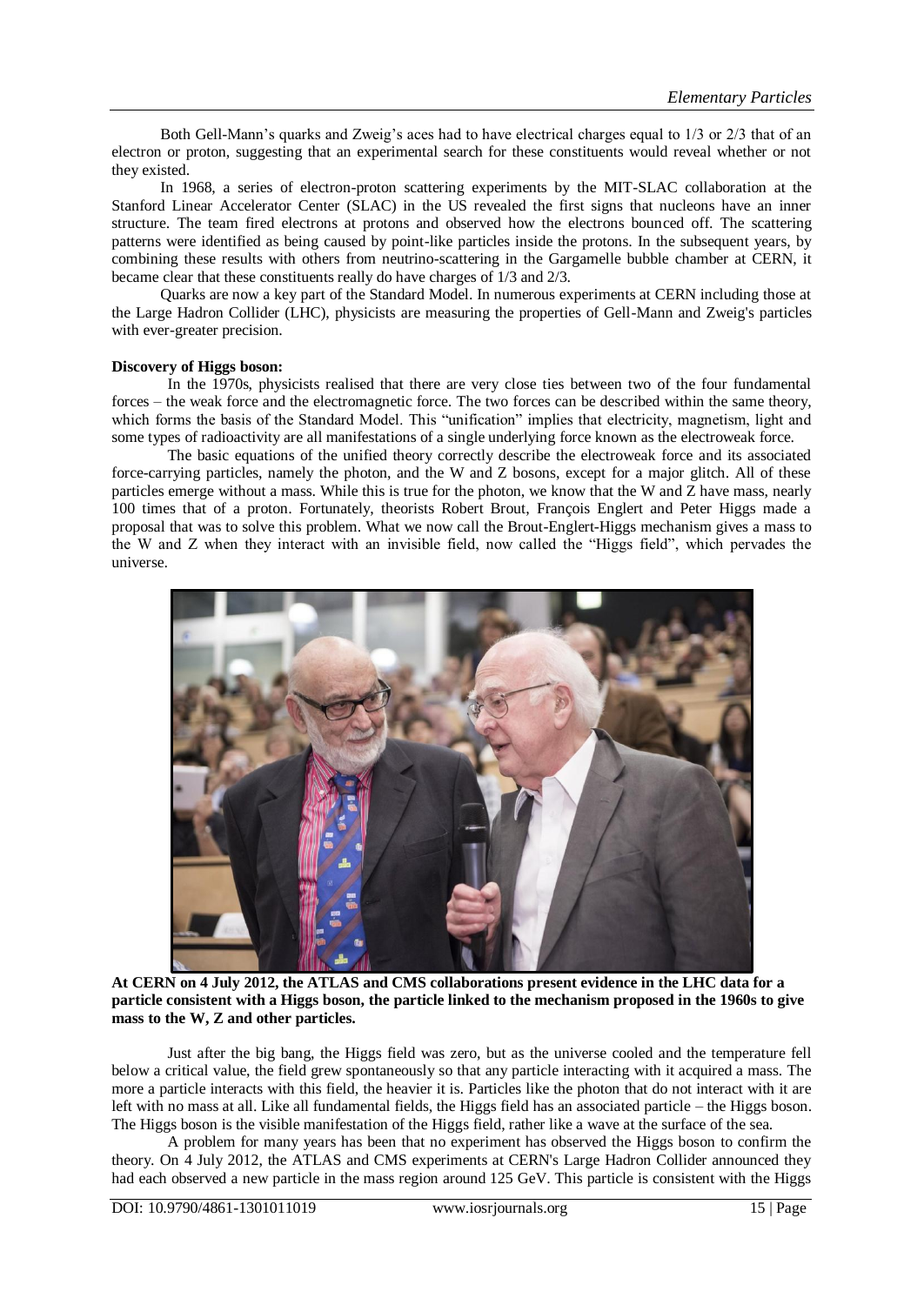boson but it will take further work to determine whether or not it is the Higgs boson predicted by the Standard Model. The Higgs boson, as proposed within the Standard Model, is the simplest manifestation of the Brout-Englert-Higgs mechanism. Other types of Higgs bosons are predicted by other theories that go beyond the Standard Model.

On 8 October 2013 the Nobel prize in physics was awarded jointly to François Englert and Peter Higgs "for the theoretical discovery of a mechanism that contributes to our understanding of the origin of mass of subatomic particles, and which recently was confirmed through the discovery of the predicted fundamental particle, by the ATLAS and CMS experiments at CERN's Large Hadron Collider".

#### **III. Discoveries behind the Elementary Particles in Bubble Chambers Bubble Chamber[:](https://www.britannica.com/biography/Katip-Celebi)**

**Bubble chamber is** a **radiation detector** that uses a **superheated liquid that boils into tiny bubbles of vapour around the ions produced along the tracks of subatomic particles as the detecting medium**. The bubble chamber was **developed** in **1952** by the American physicist **Donald A. Glaser**.



**Image showing Donald Arthur Glasser**

The Bubble Chamber makes use of the fact that a liquid's boiling point increases with pressure. It consists of a pressure-tight vessel containing liquid (often liquid hydrogen) that is maintained under high pressure but below its boiling point of that particular pressure. When the pressure on the liquid is suddenly reduced, the liquid becomes superheated;in other words, the liquid is above its normal boiling point at the reduced pressure. As charged particles travel through the liquid, tiny bubbles form along the particle tracks. By photographing the bubble trails it is possible to record the particle tracks, and the photographs can be analyzed to make precision measurements of the processes caused by the high-speed particles. Because of the relatively high density of the bubble-chamber liquid (as opposed to vapour-filled cloud chambers), collisions producing rare reactions are more frequent and are observable in fine detail. New collisions can be recorded every few seconds when the chamber is exposed to bursts of high-speed particles from particle accelerators. The bubble chamber proved very useful in the study of high-energy nuclear physics and subatomic particles, particularly during the 1960s.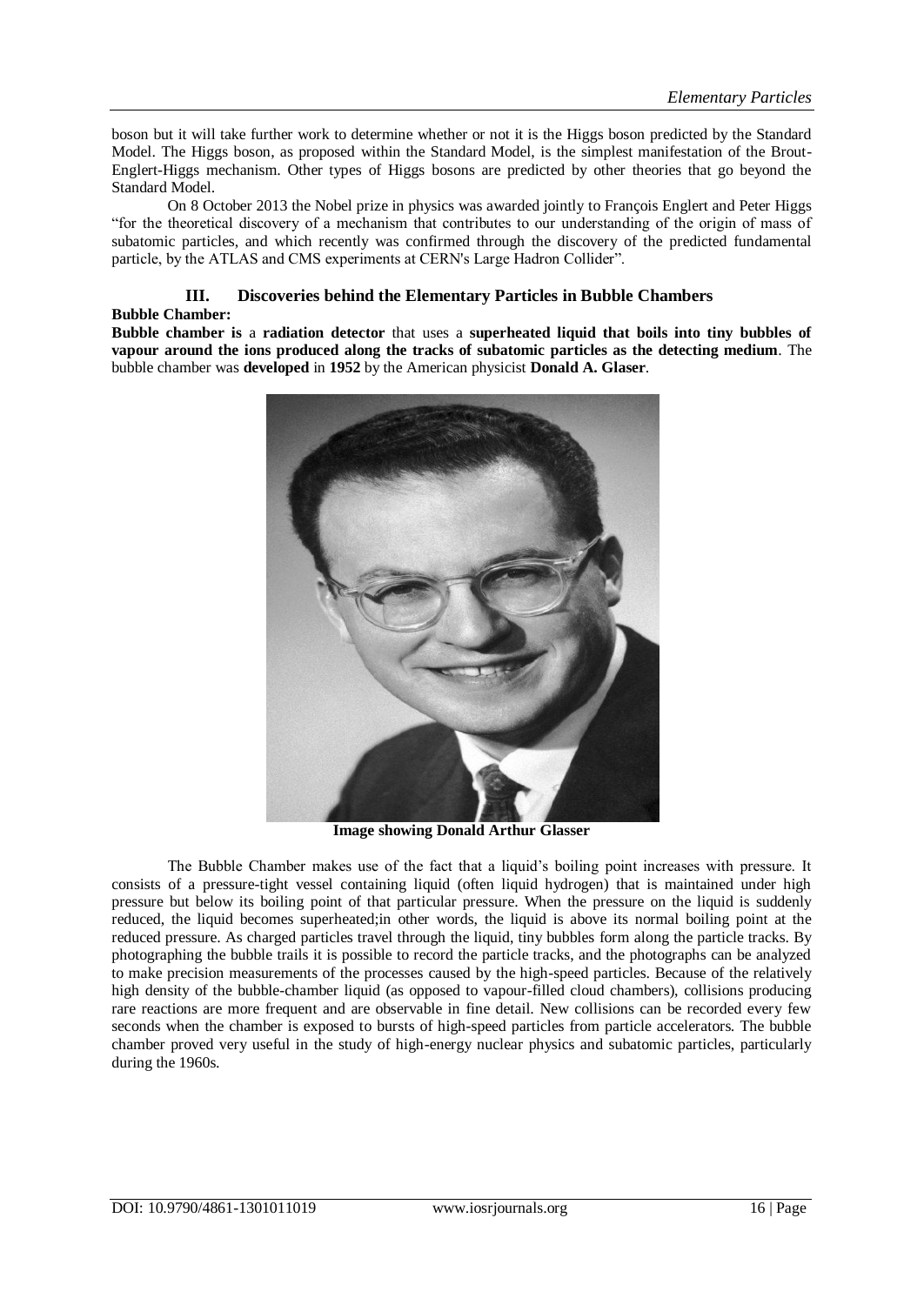

**Diagram showing a simplified version of the Bubble Chamber**

## **Discoveries in the Bubble Chamber:**

The main scientific legacy of the Bubble Chamber towards our understanding of the microworld of physics particles forms an impressive list which includes:

● **Strange Particles**:are the members of a large family of elementary particles carrying the quantum number of strangeness, including several cases where the quantum number is hidden in strange/antistrange pairs. **Ex:Omega-Minus**

- **Meson and Hadron Resonances**
- **Hadron Spectrum**
- **Dynamical Quarks**
- Discovery of **Weak Neutral Currents** at Gargamelle in 1973, which established the soundness of the **Electroweak Theory** and led to the discovery of the **W and Z bosons in 1983.**
- Bubble Chambers are also being used to study Weakly Interacting Massive Particles, which are hypothetical particles that have been proposed as a candidate for **Dark Matter**.

## **IV. Standard Model**

The theories and discoveries of thousands of physicists since the 1930s have resulted in a remarkable insight into the fundamental structure of matter: everything in the universe is found to be made from a few basic building blocks called fundamental particles, governed by four fundamental forces. Our best understanding of how these particles and three of the forces are related to each other is encapsulated in the Standard Model of particle physics. Developed in the early 1970s, it has successfully explained almost all experimental results and precisely predicted a wide variety of phenomena. Over time and through many experiments, the Standard Model has become established as a well-tested physics theory.

## **Matter Particles:**

All matter around us is made of elementary particles, the building blocks of matter. These particles occur in two basic types called quarks and leptons. Each group consists of six particles, which are related in pairs, or "generations". The lightest and most stable particles make up the first generation, whereas the heavier and less-stable particles belong to the second and third generations. All stable matter in the universe is made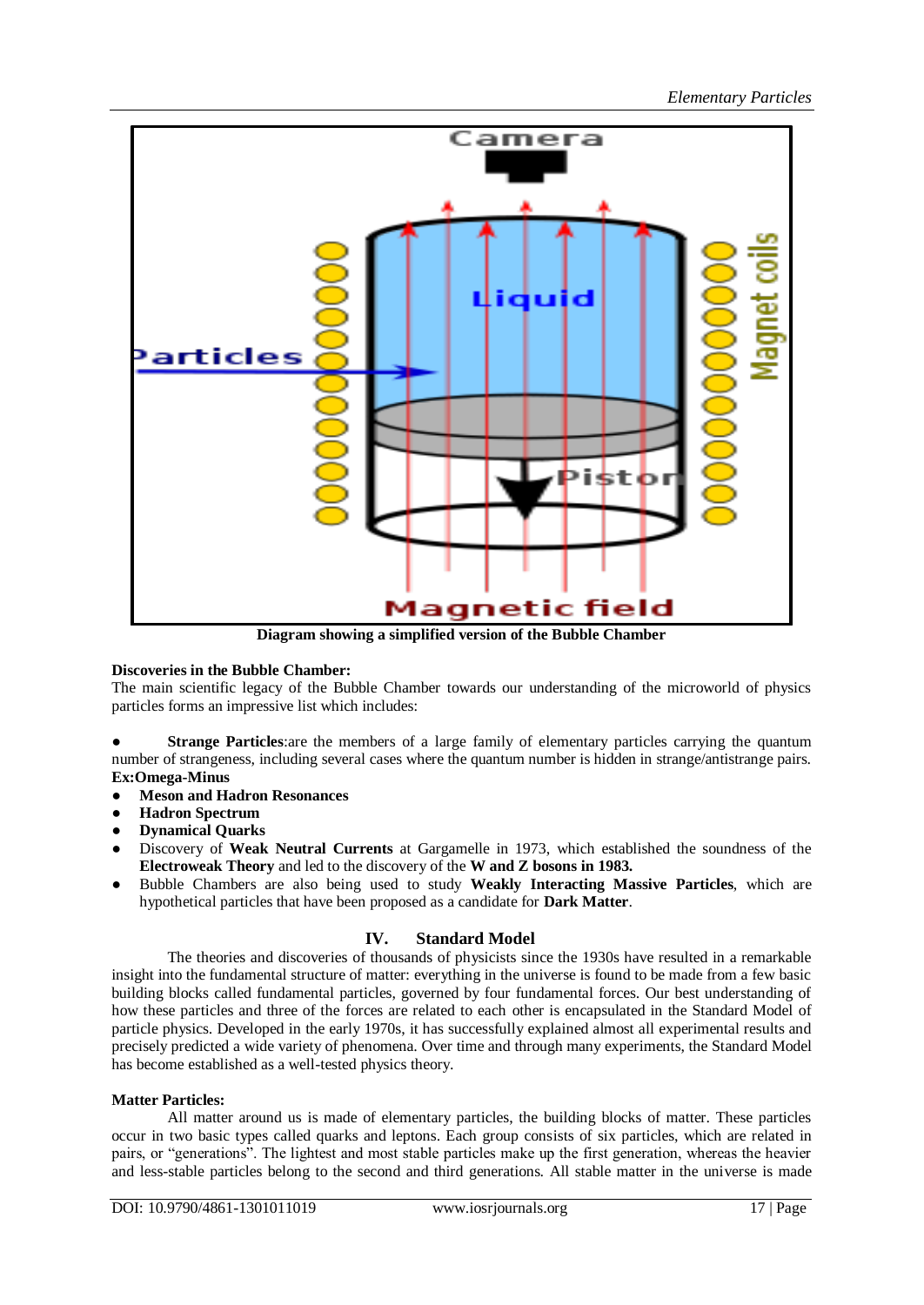from particles that belong to the first generation; any heavier particles quickly decay to more stable ones. The six quarks are paired in three generations – the "up quark" and the "down quark" form the first generation, followed by the "charm quark" and "strange quark", then the "top quark" and "bottom (or beauty) quark". Quarks also come in three different "colours" and only mix in such ways as to form colourless objects. The six leptons are similarly arranged in three generations – the "electron" and the "electron neutrino", the "muon" and the "muon neutrino", and the "tau" and the "tau neutrino". The electron, the muon and the tau all have an electric charge and a sizable mass, whereas the neutrinos are electrically neutral and have very little mass.

#### **Forces and Carrier Particles:**

There are four fundamental forces at work in the universe: the strong force, the weak force, the electromagnetic force, and the gravitational force. They work over different ranges and have different strengths. Gravity is the weakest but it has an infinite range. The electromagnetic force also has infinite range but it is many times stronger than gravity. The weak and strong forces are effective only over a very short range and dominate only at the level of subatomic particles. Despite its name, the weak force is much stronger than gravity but it is indeed the weakest of the other three. The strong force, as the name suggests, is the strongest of all four fundamental interactions.

Three of the fundamental forces result from the exchange of force-carrier particles, which belong to a broader group called "bosons". Particles of matter transfer discrete amounts of energy by exchanging bosons with each other. Each fundamental force has its own corresponding boson – the strong force is carried by the "gluon", the electromagnetic force is carried by the "photon", and the "W and Z bosons" are responsible for the weak force. Although not yet found, the "graviton" should be the corresponding force-carrying particle of gravity. The Standard Model includes the electromagnetic, strong and weak forces and all their carrier particles, and explains well how these forces act on all of the matter particles. However, the most familiar force in our everyday lives, gravity, is not part of the Standard Model, as fitting gravity comfortably into this framework has proved to be a difficult challenge. The quantum theory used to describe the micro world, and the general theory of relativity used to describe the macro world, are difficult to fit into a single framework. No one has managed to make the two mathematically compatible in the context of the Standard Model. But luckily for particle physics, when it comes to the minuscule scale of particles, the effect of gravity is so weak as to be negligible. Only when matter is in bulk, at the scale of the human body or of the planets for example, does the effect of gravity dominate. So the Standard Model still works well despite its reluctant exclusion of one of the fundamental forces.



**Image showing the different particles and forces of the Standard Model**

#### **Drawbacks of the Standard Model:**

Even though the Standard Model is currently the best description there is of the subatomic world, it does not explain the complete picture. The theory incorporates only three out of the four fundamental forces, omitting gravity. There are also important questions that it does not answer, such as "What is dark matter?", or "What happened to the antimatter after the big bang?", "Why are there three generations of quarks and leptons with such a different mass scale?" and more. Last but not least is a particle called the Higgs boson, an essential component of the Standard Model.